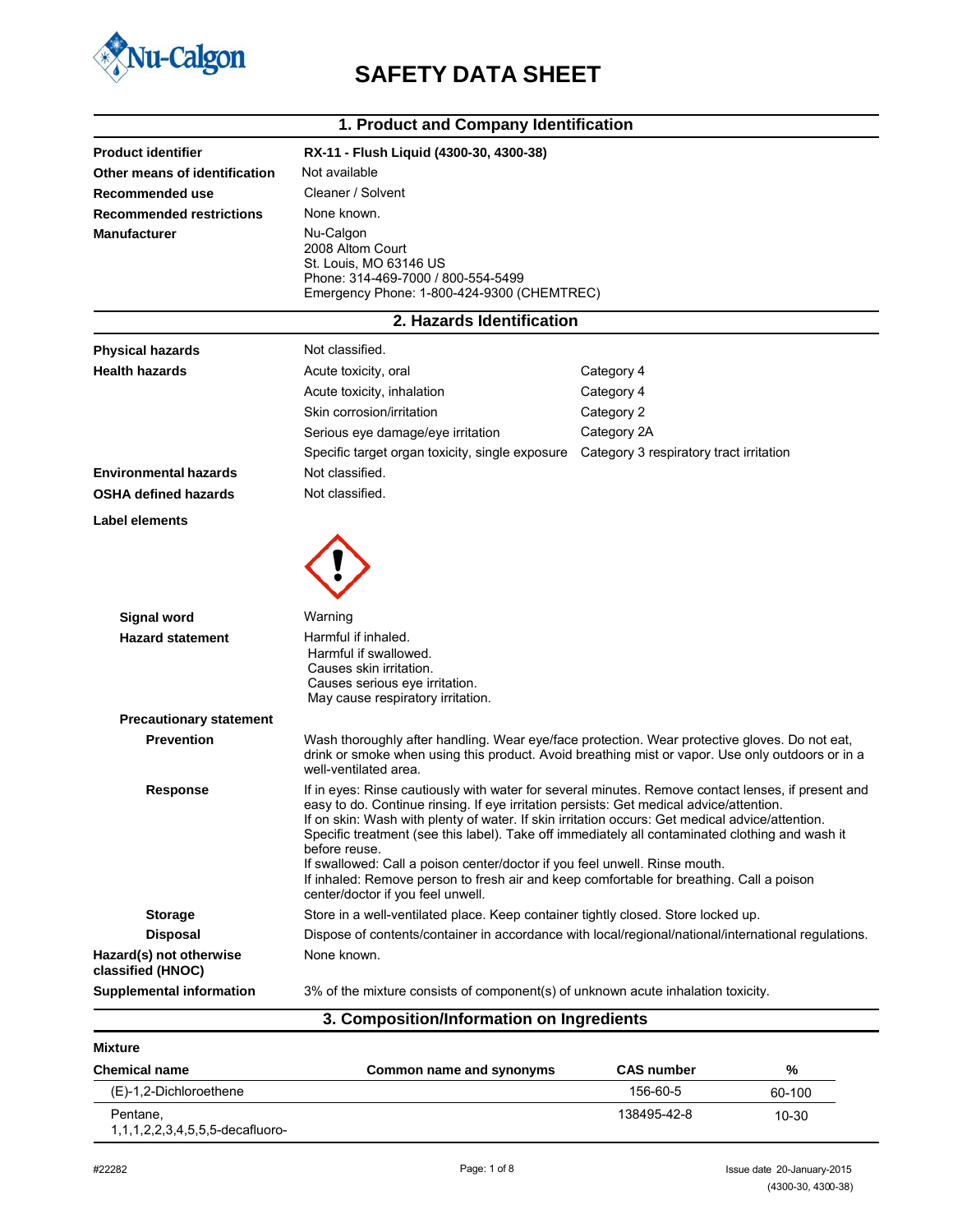| <b>Chemical name</b>                                                                | Common name and synonyms                                                                                                                                                                                                                                                                                                                                                                                                                                                                                                                                                                                                   | <b>CAS number</b> | %        |  |  |
|-------------------------------------------------------------------------------------|----------------------------------------------------------------------------------------------------------------------------------------------------------------------------------------------------------------------------------------------------------------------------------------------------------------------------------------------------------------------------------------------------------------------------------------------------------------------------------------------------------------------------------------------------------------------------------------------------------------------------|-------------------|----------|--|--|
| Butane, 1,1,1,3,3-pentafluoro-                                                      |                                                                                                                                                                                                                                                                                                                                                                                                                                                                                                                                                                                                                            | 406-58-6          | $5 - 10$ |  |  |
| Dimethyl carbonate                                                                  |                                                                                                                                                                                                                                                                                                                                                                                                                                                                                                                                                                                                                            | 616-38-6          | $1 - 5$  |  |  |
| <b>Composition comments</b>                                                         | US GHS: The exact percentage (concentration) of composition has been withheld as a trade<br>secret in accordance with paragraph (i) of §1910.1200.                                                                                                                                                                                                                                                                                                                                                                                                                                                                         |                   |          |  |  |
|                                                                                     | <b>4. First Aid Measures</b>                                                                                                                                                                                                                                                                                                                                                                                                                                                                                                                                                                                               |                   |          |  |  |
| <b>Inhalation</b>                                                                   | If inhaled: Remove person to fresh air and keep comfortable for breathing. Call a poison<br>center/doctor if you feel unwell.                                                                                                                                                                                                                                                                                                                                                                                                                                                                                              |                   |          |  |  |
| Skin contact                                                                        | If on skin: Wash with plenty of water. If skin irritation occurs: Get medical advice/attention. Take off<br>contaminated clothing and wash it before reuse.                                                                                                                                                                                                                                                                                                                                                                                                                                                                |                   |          |  |  |
| Eye contact                                                                         | If in eyes: Rinse cautiously with water for several minutes. Remove contact lenses, if present and<br>easy to do. Continue rinsing. If eye irritation persists: Get medical advice/attention.                                                                                                                                                                                                                                                                                                                                                                                                                              |                   |          |  |  |
| Ingestion                                                                           | If swallowed: Call a poison center/doctor if you feel unwell. Rinse mouth.                                                                                                                                                                                                                                                                                                                                                                                                                                                                                                                                                 |                   |          |  |  |
| <b>Most important</b><br>symptoms/effects, acute and<br>delayed                     | Symptoms may include stinging, tearing, redness, swelling, and blurred vision. Skin irritation. May<br>cause redness and pain.                                                                                                                                                                                                                                                                                                                                                                                                                                                                                             |                   |          |  |  |
| <b>Indication of immediate</b><br>medical attention and special<br>treatment needed | Provide general supportive measures and treat symptomatically. In case of shortness of breath,<br>give oxygen. Keep victim warm. Keep victim under observation. Symptoms may be delayed.                                                                                                                                                                                                                                                                                                                                                                                                                                   |                   |          |  |  |
| <b>General information</b>                                                          | Ensure that medical personnel are aware of the material(s) involved, and take precautions to<br>protect themselves. In the case of accident or if you feel unwell, seek medical advice immediately<br>(show the label where possible). Show this safety data sheet to the doctor in attendance. Use of<br>an impervious apron is recommended.                                                                                                                                                                                                                                                                              |                   |          |  |  |
|                                                                                     | 5. Fire Fighting Measures                                                                                                                                                                                                                                                                                                                                                                                                                                                                                                                                                                                                  |                   |          |  |  |
| Suitable extinguishing media                                                        | Treat for surrounding material.                                                                                                                                                                                                                                                                                                                                                                                                                                                                                                                                                                                            |                   |          |  |  |
| Unsuitable extinguishing<br>media                                                   | Do not use water jet as an extinguisher, as this will spread the fire.                                                                                                                                                                                                                                                                                                                                                                                                                                                                                                                                                     |                   |          |  |  |
| Specific hazards arising from<br>the chemical                                       | Firefighters should wear a self-contained breathing apparatus.                                                                                                                                                                                                                                                                                                                                                                                                                                                                                                                                                             |                   |          |  |  |
| Special protective equipment<br>and precautions for firefighters                    | Firefighters should wear full protective clothing including self contained breathing apparatus.                                                                                                                                                                                                                                                                                                                                                                                                                                                                                                                            |                   |          |  |  |
| <b>Fire-fighting</b><br>equipment/instructions                                      | Move containers from fire area if you can do so without risk.                                                                                                                                                                                                                                                                                                                                                                                                                                                                                                                                                              |                   |          |  |  |
| <b>Specific methods</b>                                                             | Use standard firefighting procedures and consider the hazards of other involved materials.                                                                                                                                                                                                                                                                                                                                                                                                                                                                                                                                 |                   |          |  |  |
| General fire hazards                                                                | No unusual fire or explosion hazards noted.                                                                                                                                                                                                                                                                                                                                                                                                                                                                                                                                                                                |                   |          |  |  |
| <b>Hazardous combustion</b><br>products                                             | May include and are not limited to: Oxides of carbon.                                                                                                                                                                                                                                                                                                                                                                                                                                                                                                                                                                      |                   |          |  |  |
| <b>Explosion data</b>                                                               |                                                                                                                                                                                                                                                                                                                                                                                                                                                                                                                                                                                                                            |                   |          |  |  |
| Sensitivity to mechanical<br>impact                                                 | Not available.                                                                                                                                                                                                                                                                                                                                                                                                                                                                                                                                                                                                             |                   |          |  |  |
| <b>Sensitivity to static</b><br>discharge                                           | Not available.                                                                                                                                                                                                                                                                                                                                                                                                                                                                                                                                                                                                             |                   |          |  |  |
| <b>6. Accidental Release Measures</b>                                               |                                                                                                                                                                                                                                                                                                                                                                                                                                                                                                                                                                                                                            |                   |          |  |  |
| Personal precautions,<br>protective equipment and<br>emergency procedures           | Keep unnecessary personnel away. Keep out of low areas. Keep people away from and upwind of<br>spill/leak. Wear appropriate protective equipment and clothing during clean-up. Fully<br>encapsulating, vapor protective clothing should be worn for spills and leaks with no fire. Do not<br>touch damaged containers or spilled material unless wearing appropriate protective clothing. Avoid<br>inhalation of vapors or mists. Ventilate closed spaces before entering them. Local authorities<br>should be advised if significant spillages cannot be contained. For personal protection, see section<br>8 of the SDS. |                   |          |  |  |
| <b>Methods and materials for</b><br>containment and cleaning up                     | Large Spills: Stop leak if you can do so without risk. Dike the spilled material, where this is<br>possible. Cover with plastic sheet to prevent spreading. Absorb in vermiculite, dry sand or earth<br>and place into containers. Use water spray to reduce vapors or divert vapor cloud drift. Prevent<br>entry into waterways, sewer, basements or confined areas. Following product recovery, flush area<br>with water.                                                                                                                                                                                                |                   |          |  |  |
|                                                                                     | Small Spills: Wipe up with absorbent material (e.g. cloth, fleece). Clean surface thoroughly to<br>remove residual contamination. Never return spills to original containers for re-use.                                                                                                                                                                                                                                                                                                                                                                                                                                   |                   |          |  |  |
|                                                                                     | Never return spills to original containers for re-use. For waste disposal, see section 13 of the SDS.                                                                                                                                                                                                                                                                                                                                                                                                                                                                                                                      |                   |          |  |  |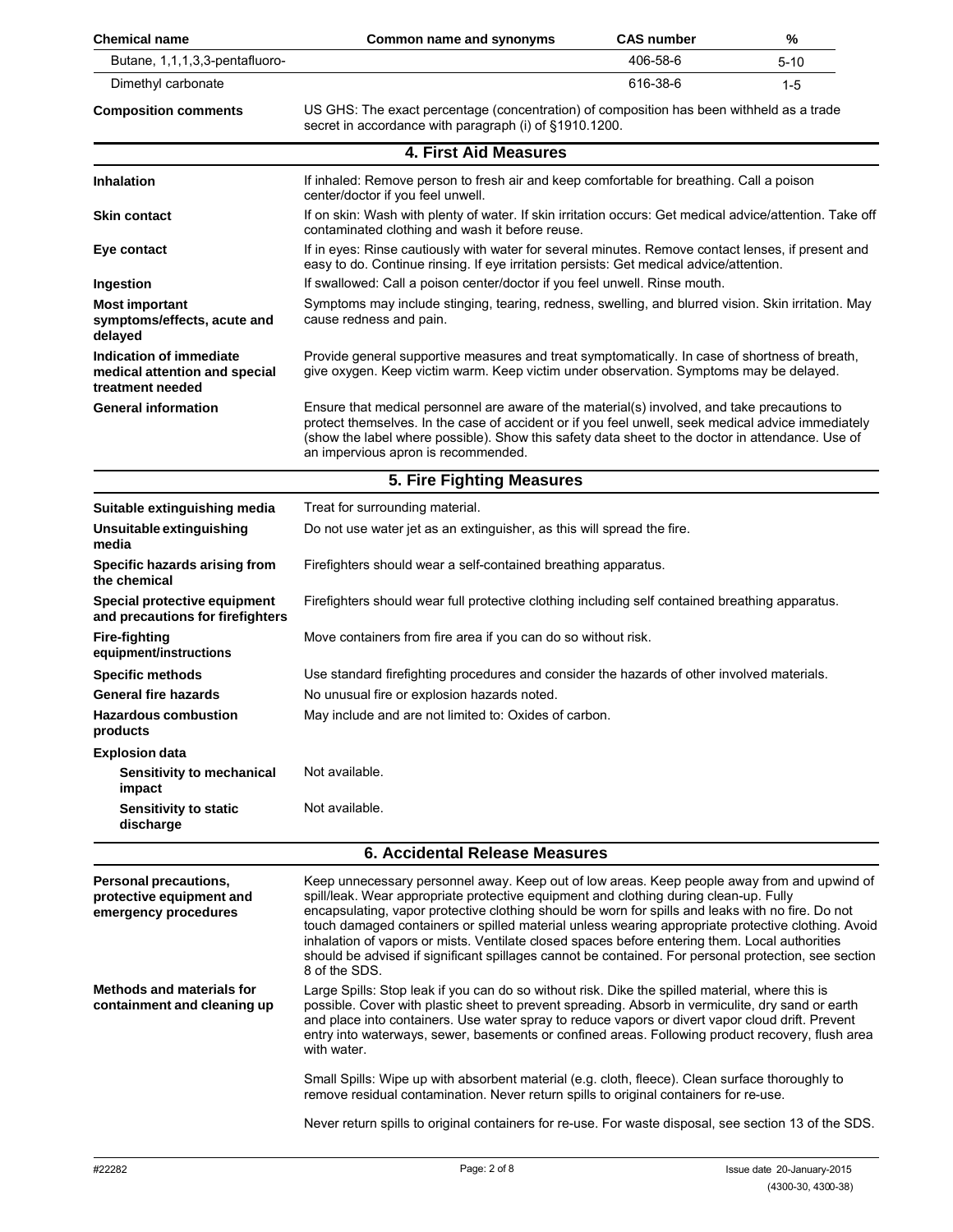| 7. Handling and Storage                                         |                                                                                                                                                                                                                                                                                                                                                                                                                                                                                      |  |  |
|-----------------------------------------------------------------|--------------------------------------------------------------------------------------------------------------------------------------------------------------------------------------------------------------------------------------------------------------------------------------------------------------------------------------------------------------------------------------------------------------------------------------------------------------------------------------|--|--|
| Precautions for safe handling                                   | Do not taste or swallow. Avoid breathing vapor. Avoid contact with eyes, skin and clothing. Avoid<br>prolonged exposure. Use only outdoors or in a well-ventilated area. Wear appropriate personal<br>protective equipment. Observe good industrial hygiene practices. When using, do not eat, drink or<br>smoke. Wash thoroughly after handling. Use good industrial hygiene practices in handling this<br>material. When using do not eat or drink. Keep container tightly closed. |  |  |
| Conditions for safe storage,<br>including any incompatibilities | Store locked up. Store in a closed container away from incompatible materials. Store in a<br>well-ventilated place. Refrigeration recommended. Store away from incompatible materials (see<br>Section 10 of the SDS). Keep out of reach of children.                                                                                                                                                                                                                                 |  |  |

## **8. Exposure Controls/Personal Protection**

## **Occupational exposure limits**

| <b>Components</b>                           | <b>Type</b>                                                           | Value                                                                                                                                                                                                                                                                                                                                                                                                  |
|---------------------------------------------|-----------------------------------------------------------------------|--------------------------------------------------------------------------------------------------------------------------------------------------------------------------------------------------------------------------------------------------------------------------------------------------------------------------------------------------------------------------------------------------------|
| (E)-1,2-Dichloroethene<br>$(CAS 156-60-5)$  | PEL                                                                   | 790 mg/m3                                                                                                                                                                                                                                                                                                                                                                                              |
|                                             |                                                                       | 200 ppm                                                                                                                                                                                                                                                                                                                                                                                                |
| <b>US. ACGIH Threshold Limit Values</b>     |                                                                       |                                                                                                                                                                                                                                                                                                                                                                                                        |
| <b>Components</b>                           | <b>Type</b>                                                           | Value                                                                                                                                                                                                                                                                                                                                                                                                  |
| (E)-1,2-Dichloroethene<br>$(CAS 156-60-5)$  | <b>TWA</b>                                                            | $200$ ppm                                                                                                                                                                                                                                                                                                                                                                                              |
| US. NIOSH: Pocket Guide to Chemical Hazards |                                                                       |                                                                                                                                                                                                                                                                                                                                                                                                        |
| <b>Components</b>                           | Type                                                                  | Value                                                                                                                                                                                                                                                                                                                                                                                                  |
| (E)-1,2-Dichloroethene<br>$(CAS 156-60-5)$  | <b>TWA</b>                                                            | 790 mg/m3                                                                                                                                                                                                                                                                                                                                                                                              |
|                                             |                                                                       | $200$ ppm                                                                                                                                                                                                                                                                                                                                                                                              |
| <b>Biological limit values</b>              | No biological exposure limits noted for the ingredient(s).            |                                                                                                                                                                                                                                                                                                                                                                                                        |
| Appropriate engineering<br>controls         |                                                                       | Good general ventilation (typically 10 air changes per hour) should be used. Ventilation rates<br>should be matched to conditions. If applicable, use process enclosures, local exhaust ventilation,<br>or other engineering controls to maintain airborne levels below recommended exposure limits. If<br>exposure limits have not been established, maintain airborne levels to an acceptable level. |
|                                             | Individual protection measures, such as personal protective equipment |                                                                                                                                                                                                                                                                                                                                                                                                        |
| Eye/face protection                         | Wear safety glasses with side shields.                                |                                                                                                                                                                                                                                                                                                                                                                                                        |
| <b>Skin protection</b>                      |                                                                       |                                                                                                                                                                                                                                                                                                                                                                                                        |
| <b>Hand protection</b>                      | Rubber gloves. Confirm with a reputable supplier first.               |                                                                                                                                                                                                                                                                                                                                                                                                        |
| Other                                       | required by employer code.                                            | Wear appropriate chemical resistant clothing. Use of an impervious apron is recommended. As                                                                                                                                                                                                                                                                                                            |
| <b>Respiratory protection</b>               | vapors.                                                               | In case of insufficient ventilation, wear suitable respiratory equipment. Avoid breathing mists or<br>Where exposure guideline levels may be exceeded, use an approved NIOSH respirator.                                                                                                                                                                                                               |
| <b>Thermal hazards</b>                      | Not applicable.                                                       |                                                                                                                                                                                                                                                                                                                                                                                                        |
| <b>General hygiene</b><br>considerations    | safety practice. When using do not eat or drink.                      | When using, do not eat, drink or smoke. Always observe good personal hygiene measures, such<br>as washing after handling the material and before eating, drinking, and/or smoking. Routinely<br>wash work clothing and protective equipment to remove contaminants. Wash hands before breaks<br>and immediately after handling the product. Handle in accordance with good industrial hygiene and      |

## **9. Physical and Chemical Properties**

| Appearance                                 | Clear                  |
|--------------------------------------------|------------------------|
| <b>Physical state</b>                      | Liquid.                |
| Form                                       | Liguid.                |
| Color                                      | Colorless              |
| Odor                                       | <b>Slight Ethereal</b> |
| <b>Odor threshold</b>                      | Not available.         |
| pH                                         | Not available.         |
| Melting point/freezing point               | Not available.         |
| Initial boiling point and boiling<br>range | 105.8 °F (41 °C)       |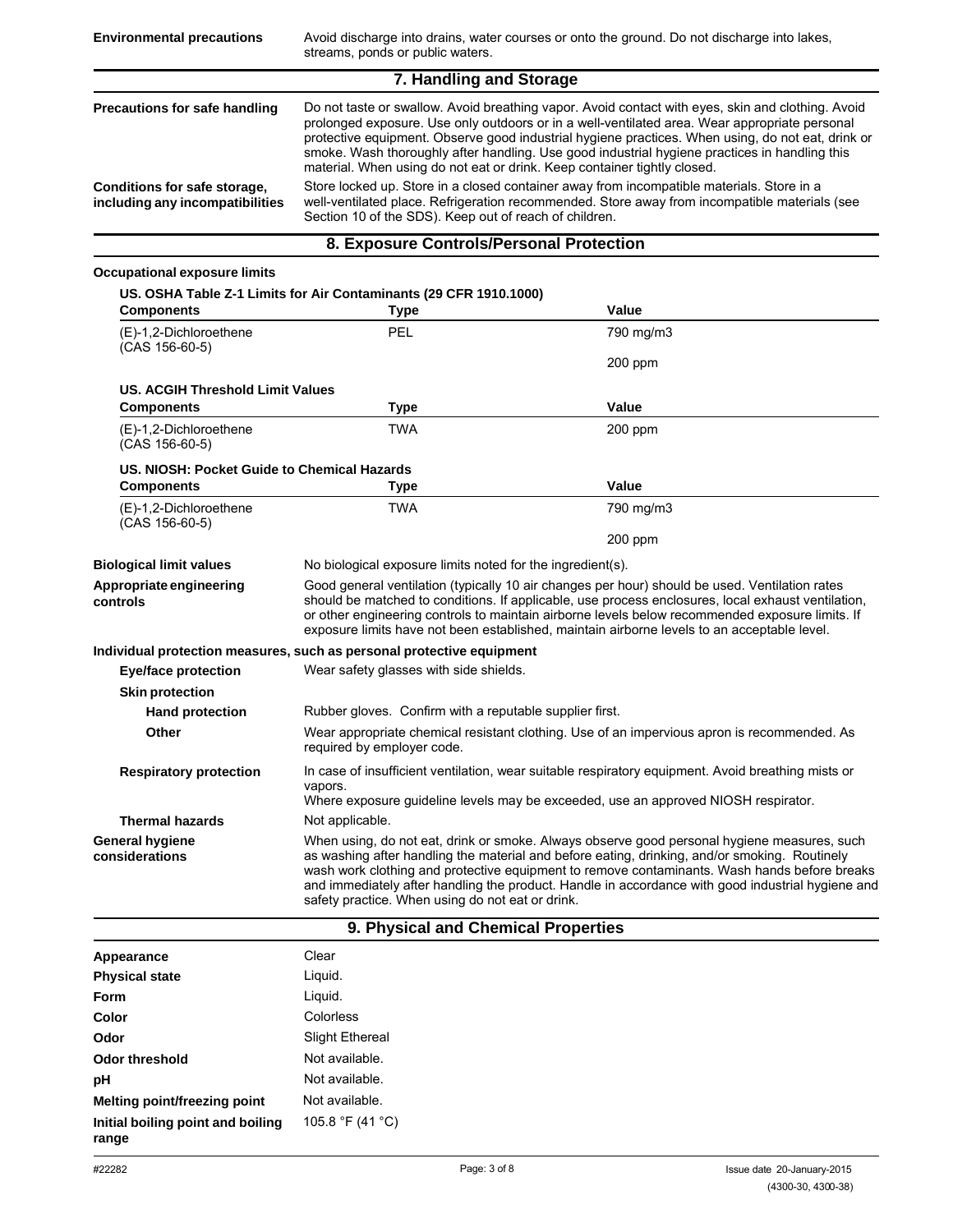| Pour point                                        | Not available.                                                                                        |
|---------------------------------------------------|-------------------------------------------------------------------------------------------------------|
| <b>Specific gravity</b>                           | Not available.                                                                                        |
| <b>Partition coefficient</b><br>(n-octanol/water) | Not available.                                                                                        |
| <b>Flash point</b>                                | Not available                                                                                         |
| <b>Evaporation rate</b>                           | Not available.                                                                                        |
| Flammability (solid, gas)                         | Not applicable.                                                                                       |
| Upper/lower flammability or explosive limits      |                                                                                                       |
| <b>Flammability limit - lower</b><br>$(\%)$       | > 5                                                                                                   |
| <b>Flammability limit - upper</b><br>(%)          | < 14.4                                                                                                |
| Explosive limit - lower (%)                       | Not available.                                                                                        |
| Explosive limit - upper (%)                       | Not available.                                                                                        |
| Vapor pressure                                    | 284 mm Hg                                                                                             |
| Vapor density                                     | $3.4$ (Air=1)                                                                                         |
| <b>Relative density</b>                           | Not available.                                                                                        |
| Solubility(ies)                                   | Slightly                                                                                              |
| <b>Auto-ignition temperature</b>                  | Not av ailable.                                                                                       |
| <b>Decomposition temperature</b>                  | Not av ailable.                                                                                       |
| <b>Viscosity</b>                                  | Not available.                                                                                        |
| <b>Other information</b>                          |                                                                                                       |
| <b>Percent volatile</b>                           | 100 %                                                                                                 |
| VOC (Weight %)                                    | 966 g/l                                                                                               |
|                                                   | 10. Stability and Reactivity                                                                          |
| <b>Reactivity</b>                                 | May react with strong bases or oxidizing agents. Alkali metals. Powdered metal.                       |
| <b>Possibility of hazardous</b><br>reactions      | Hazardous polymerization does not occur.                                                              |
| <b>Chemical stability</b>                         | Stable under recommended storage conditions.                                                          |
| <b>Conditions to avoid</b>                        | Do not mix with other chemicals. Keep away from open flames, hot surfaces and sources of<br>ignition. |
| Incompatible materials                            | Strong oxidizing agents. Bases. Oxidizers.                                                            |
| <b>Hazardous decomposition</b><br>products        | May include and are not limited to: Oxides of carbon. Hydrogen fluoride.                              |
|                                                   | 11. Toxicological Information                                                                         |
| <b>Routes of exposure</b>                         | Inhalation. Ingestion. Skin contact. Eye contact.                                                     |

| 1.941999197899619                                                                  |                                                                                                                                |                     |
|------------------------------------------------------------------------------------|--------------------------------------------------------------------------------------------------------------------------------|---------------------|
| Information on likely routes of exposure                                           |                                                                                                                                |                     |
| Ingestion                                                                          | Harmful if swallowed.                                                                                                          |                     |
| <b>Inhalation</b>                                                                  | Harmful if inhaled.                                                                                                            |                     |
| <b>Skin contact</b>                                                                | Causes skin irritation.                                                                                                        |                     |
| Eye contact                                                                        | Causes serious eye irritation.                                                                                                 |                     |
| Symptoms related to the<br>physical, chemical and<br>toxicological characteristics | Symptoms may include stinging, tearing, redness, swelling, and blurred vision. Skin irritation. May<br>cause redness and pain. |                     |
| Information on toxicological effects                                               |                                                                                                                                |                     |
| <b>Acute toxicity</b>                                                              | Harmful if inhaled. Harmful if swallowed. May cause respiratory irritation.                                                    |                     |
| <b>Components</b>                                                                  | <b>Species</b>                                                                                                                 | <b>Test Results</b> |
| (E)-1,2-Dichloroethene (CAS 156-60-5)                                              |                                                                                                                                |                     |
| Acute<br>Dermal<br>LD50                                                            | Rabbit                                                                                                                         | 5000 mg/kg          |
| Inhalation<br>LC50                                                                 | Mouse                                                                                                                          | 21723 ppm, 6 Hours  |
|                                                                                    |                                                                                                                                |                     |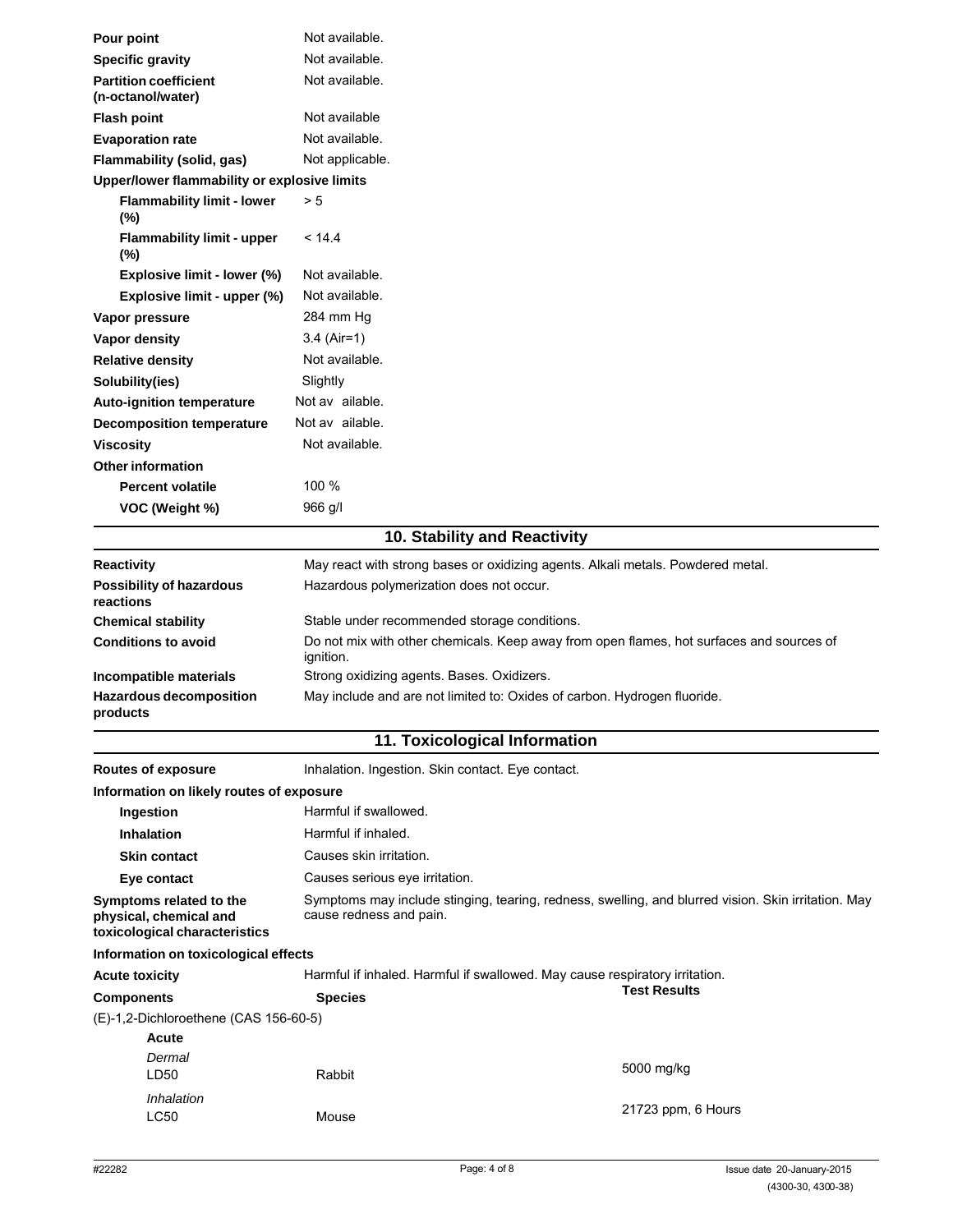| <b>Components</b>                                             | <b>Species</b>                                            | <b>Test Results</b> |
|---------------------------------------------------------------|-----------------------------------------------------------|---------------------|
| Oral                                                          |                                                           |                     |
| LD50                                                          | Mouse                                                     | 2220 mg/kg          |
|                                                               | Rat                                                       | 1235 mg/kg          |
| Butane, 1,1,1,3,3-pentafluoro- (CAS 406-58-6)                 |                                                           |                     |
| Acute                                                         |                                                           |                     |
| Inhalation                                                    |                                                           |                     |
| LC50                                                          | Rat                                                       | 100000 ppm, 4 hours |
| Oral                                                          |                                                           |                     |
| LD <sub>50</sub>                                              | Rat                                                       | > 2000 mg/kg        |
| Dimethyl carbonate (CAS 616-38-6)                             |                                                           |                     |
| Acute                                                         |                                                           |                     |
| Oral<br>LD50                                                  | Mouse                                                     | 6000 mg/kg          |
|                                                               |                                                           |                     |
|                                                               |                                                           | 6 g/kg              |
|                                                               | Rat                                                       | 13000 mg/kg         |
|                                                               |                                                           | 13 g/kg             |
| Pentane, 1,1,1,2,2,3,4,5,5,5-decafluoro- (CAS 138495-42-8)    |                                                           |                     |
| Acute                                                         |                                                           |                     |
| Dermal                                                        | Rabbit                                                    |                     |
| LD50                                                          |                                                           | > 5000 mg/kg        |
| Inhalation<br>LC50                                            | Rat                                                       | 11100 ppm, 4 hours  |
|                                                               |                                                           |                     |
| Oral<br>LD <sub>50</sub>                                      | Rat                                                       | > 5000 mg/kg        |
|                                                               |                                                           |                     |
| <b>Skin corrosion/irritation</b>                              | Causes skin irritation.                                   |                     |
| <b>Exposure minutes</b>                                       | Not available.                                            |                     |
| Erythema value                                                | Not available.                                            |                     |
| Oedema value                                                  | Not available.                                            |                     |
| Serious eye damage/eye<br>irritation                          | Causes serious eye irritation.                            |                     |
| <b>Corneal opacity value</b>                                  | Not available.                                            |                     |
| Iris lesion value                                             | Not available.                                            |                     |
| <b>Conjunctival reddening</b><br>value                        | Not available.                                            |                     |
| Conjunctival oedema value                                     | Not available.                                            |                     |
| Recover days                                                  | Not available.                                            |                     |
| Respiratory or skin sensitization                             |                                                           |                     |
| <b>Respiratory sensitization</b>                              | Not available.                                            |                     |
| <b>Skin sensitization</b>                                     | This product is not expected to cause skin sensitization. |                     |
| Germ cell mutagenicity                                        | Non-hazardous by WHMIS/OSHA criteria.                     |                     |
| <b>Mutagenicity</b>                                           | Non-hazardous by WHMIS/OSHA criteria.                     |                     |
| Carcinogenicity                                               | No ingredients listed by IARC, ACGIH, NTP or OSHA.        |                     |
| <b>Reproductive toxicity</b>                                  | Non-hazardous by WHMIS/OSHA criteria.                     |                     |
| <b>Teratogenicity</b>                                         | Non-hazardous by WHMIS/OSHA criteria.                     |                     |
| Specific target organ toxicity -<br>single exposure           | Respiratory tract irritation.                             |                     |
| Specific target organ toxicity -<br>repeated exposure         | Not classified.                                           |                     |
| <b>Aspiration hazard</b>                                      | Not available.                                            |                     |
| <b>Chronic effects</b>                                        | Prolonged inhalation may be harmful.                      |                     |
| <b>Further information</b>                                    | Not available.                                            |                     |
| <b>Name of Toxicologically</b><br><b>Synergistic Products</b> | Not available.                                            |                     |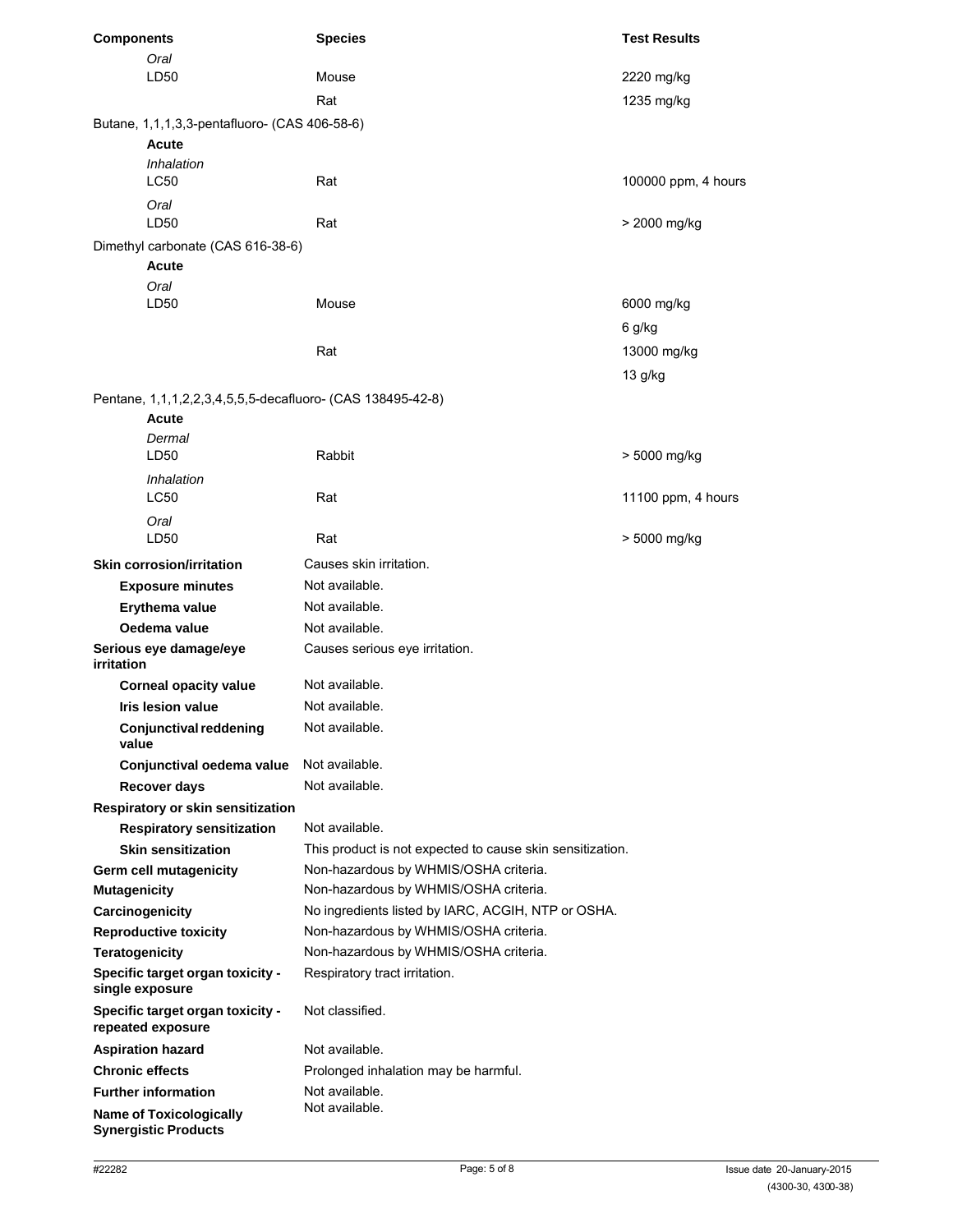|                                                                                                                                                                                         |                    |                         | 12. Ecological Information                                 |                                                                                                                                                                                                                                                                                                                                                                                                              |
|-----------------------------------------------------------------------------------------------------------------------------------------------------------------------------------------|--------------------|-------------------------|------------------------------------------------------------|--------------------------------------------------------------------------------------------------------------------------------------------------------------------------------------------------------------------------------------------------------------------------------------------------------------------------------------------------------------------------------------------------------------|
| <b>Ecotoxicity</b>                                                                                                                                                                      | See below          |                         |                                                            |                                                                                                                                                                                                                                                                                                                                                                                                              |
| <b>Components</b>                                                                                                                                                                       |                    | <b>Species</b>          |                                                            | <b>Test Results</b>                                                                                                                                                                                                                                                                                                                                                                                          |
| (E)-1,2-Dichloroethene (CAS 156-60-5)                                                                                                                                                   |                    |                         |                                                            |                                                                                                                                                                                                                                                                                                                                                                                                              |
| <b>Aquatic</b>                                                                                                                                                                          |                    |                         |                                                            |                                                                                                                                                                                                                                                                                                                                                                                                              |
| Fish                                                                                                                                                                                    | <b>LC50</b>        |                         | Bluegill (Lepomis macrochirus)                             | 120 - 160 mg/l, 96 hours                                                                                                                                                                                                                                                                                                                                                                                     |
| Persistence and degradability                                                                                                                                                           |                    |                         | No data is available on the degradability of this product. |                                                                                                                                                                                                                                                                                                                                                                                                              |
| <b>Bioaccumulative potential</b>                                                                                                                                                        | No data available. |                         |                                                            |                                                                                                                                                                                                                                                                                                                                                                                                              |
| <b>Mobility in soil</b>                                                                                                                                                                 | No data available. |                         |                                                            |                                                                                                                                                                                                                                                                                                                                                                                                              |
| <b>Mobility in general</b>                                                                                                                                                              | Not available.     |                         |                                                            |                                                                                                                                                                                                                                                                                                                                                                                                              |
| Other adverse effects                                                                                                                                                                   |                    |                         |                                                            | No other adverse environmental effects (e.g. ozone depletion, photochemical ozone creation<br>potential, endocrine disruption, global warming potential) are expected from this component.                                                                                                                                                                                                                   |
|                                                                                                                                                                                         |                    |                         | 13. Disposal Considerations                                |                                                                                                                                                                                                                                                                                                                                                                                                              |
| <b>Disposal instructions</b>                                                                                                                                                            | regulations.       |                         |                                                            | Collect and reclaim or dispose in sealed containers at licensed waste disposal site. This material<br>and its container must be disposed of as hazardous waste. Do not allow this material to drain into<br>sewers/water supplies. Do not contaminate ponds, waterways or ditches with chemical or used<br>container. Dispose of contents/container in accordance with local/regional/national/international |
| <b>Local disposal regulations</b>                                                                                                                                                       |                    |                         | Dispose in accordance with all applicable regulations.     |                                                                                                                                                                                                                                                                                                                                                                                                              |
| Hazardous waste code                                                                                                                                                                    | disposal company.  |                         |                                                            | The waste code should be assigned in discussion between the user, the producer and the waste                                                                                                                                                                                                                                                                                                                 |
| US RCRA Hazardous Waste U List: Reference                                                                                                                                               |                    |                         |                                                            |                                                                                                                                                                                                                                                                                                                                                                                                              |
| (E)-1,2-Dichloroethene (CAS 156-60-5)                                                                                                                                                   |                    |                         | U079                                                       |                                                                                                                                                                                                                                                                                                                                                                                                              |
| Waste from residues / unused<br>products                                                                                                                                                |                    | Disposal instructions). |                                                            | Dispose of in accordance with local regulations. Empty containers or liners may retain some<br>product residues. This material and its container must be disposed of in a safe manner (see:                                                                                                                                                                                                                  |
| <b>Contaminated packaging</b>                                                                                                                                                           | emptied.           |                         |                                                            | Empty containers should be taken to an approved waste handling site for recycling or disposal.<br>Since emptied containers may retain product residue, follow label warnings even after container is                                                                                                                                                                                                         |
|                                                                                                                                                                                         |                    |                         | 14. Transport Information                                  |                                                                                                                                                                                                                                                                                                                                                                                                              |
| U.S. Department of Transportation (DOT)<br>Not regulated as dangerous goods.<br><b>Transportation of Dangerous Goods (TDG - Canada)</b><br>Not regulated as dangerous goods.            |                    |                         |                                                            |                                                                                                                                                                                                                                                                                                                                                                                                              |
|                                                                                                                                                                                         |                    |                         | 15. Regulatory Information                                 |                                                                                                                                                                                                                                                                                                                                                                                                              |
| <b>Canadian federal requlations</b>                                                                                                                                                     | Requlations.       |                         |                                                            | This product has been classified in accordance with the hazard criteria of the Controlled Products<br>Regulations and the SDS contains all the information required by the Controlled Products                                                                                                                                                                                                               |
| Canada CEPA Schedule I: Listed substance                                                                                                                                                |                    |                         |                                                            |                                                                                                                                                                                                                                                                                                                                                                                                              |
| Butane, 1,1,1,3,3-pentafluoro- (CAS 406-58-6)<br>Pentane, 1,1,1,2,2,3,4,5,5,5-decafluoro- (CAS<br>138495-42-8)<br>Canada SNAc Reporting Requirements: Listed substance/Publication date |                    |                         | Listed.<br>Listed.                                         |                                                                                                                                                                                                                                                                                                                                                                                                              |
| Butane, 1,1,1,3,3-pentafluoro- (CAS 406-58-6)<br>Pentane, 1,1,1,2,2,3,4,5,5,5-decafluoro- (CAS<br>138495-42-8)<br><b>Canada WHMIS Ingredient Disclosure: Threshold limits</b>           |                    |                         | Listed. 11/29/2006<br>Listed. 11/29/2006                   |                                                                                                                                                                                                                                                                                                                                                                                                              |
| (E)-1,2-Dichloroethene (CAS 156-60-5)                                                                                                                                                   |                    |                         | 1%                                                         |                                                                                                                                                                                                                                                                                                                                                                                                              |
| <b>WHMIS status</b>                                                                                                                                                                     | Controlled         |                         |                                                            |                                                                                                                                                                                                                                                                                                                                                                                                              |
| <b>WHMIS classification</b>                                                                                                                                                             |                    | Class D - Division 2B   |                                                            |                                                                                                                                                                                                                                                                                                                                                                                                              |
| <b>WHMIS labeling</b>                                                                                                                                                                   |                    |                         |                                                            |                                                                                                                                                                                                                                                                                                                                                                                                              |
| <b>US federal regulations</b>                                                                                                                                                           |                    |                         |                                                            | This product is a "Hazardous Chemical" as defined by the OSHA Hazard Communication                                                                                                                                                                                                                                                                                                                           |

Standard, 29 CFR 1910.1200.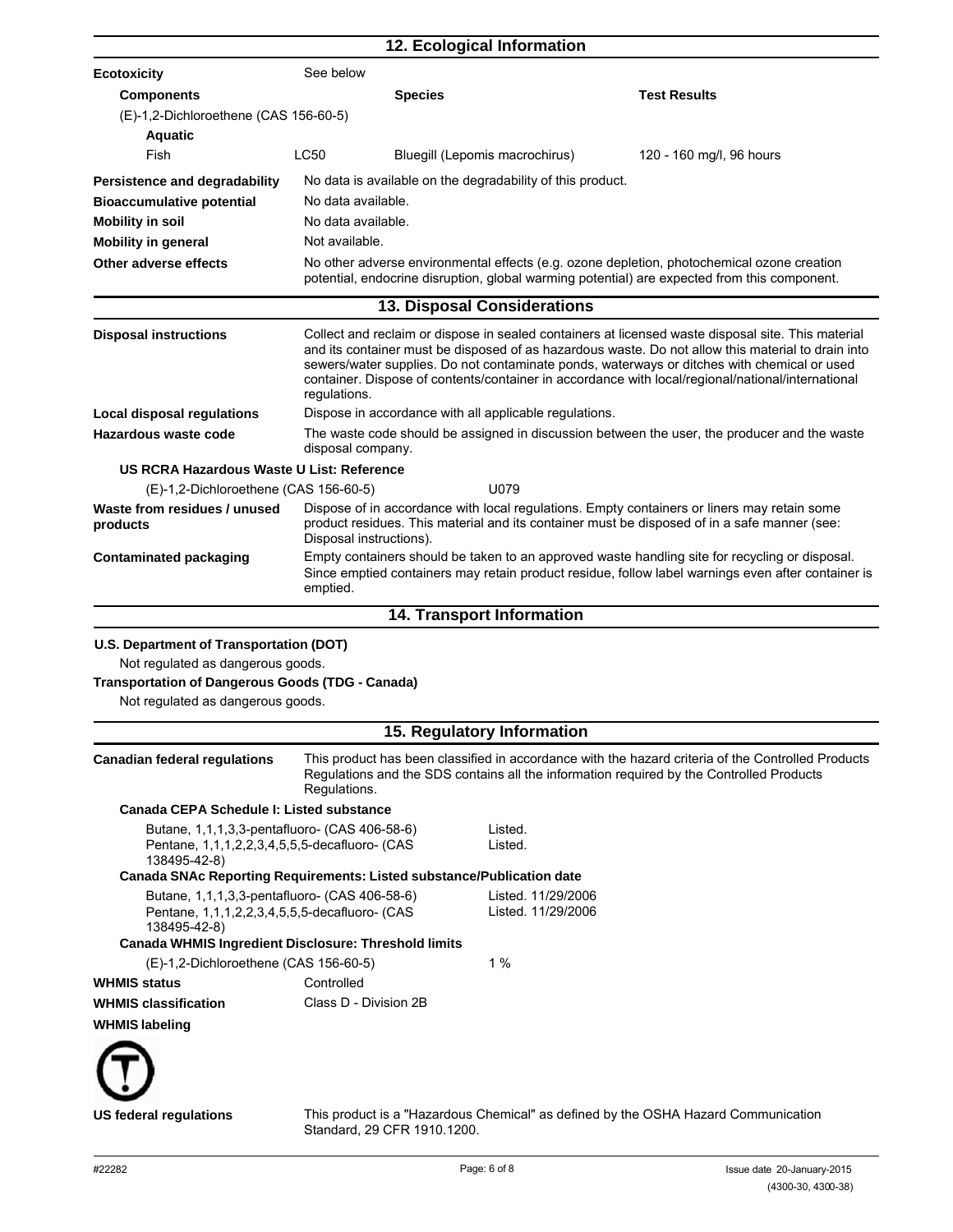| US EPCRA (SARA Title III) Section 313 - Toxic Chemical: De minimis concentration                                           |                                                                                              |                    |                                                                                                                                                                                                   |  |
|----------------------------------------------------------------------------------------------------------------------------|----------------------------------------------------------------------------------------------|--------------------|---------------------------------------------------------------------------------------------------------------------------------------------------------------------------------------------------|--|
| (E)-1,2-Dichloroethene (CAS 156-60-5)<br>US EPCRA (SARA Title III) Section 313 - Toxic Chemical: Listed substance          |                                                                                              | 1.0%               |                                                                                                                                                                                                   |  |
| (E)-1,2-Dichloroethene (CAS 156-60-5)<br>TSCA Section 12(b) Export Notification (40 CFR 707, Subpt. D)                     |                                                                                              | Listed.            |                                                                                                                                                                                                   |  |
| Pentane, 1,1,1,2,2,3,4,5,5,5-decafluoro- (CAS<br>138495-42-8)                                                              |                                                                                              |                    | 1.0 % One-Time Export Notification only.                                                                                                                                                          |  |
| US CWA Section 307(a)(1) Toxic Pollutants: Listed substance                                                                |                                                                                              |                    |                                                                                                                                                                                                   |  |
| (E)-1,2-Dichloroethene (CAS 156-60-5)<br><b>CERCLA Hazardous Substance List (40 CFR 302.4)</b>                             |                                                                                              | Listed.            |                                                                                                                                                                                                   |  |
| (E)-1,2-Dichloroethene (CAS 156-60-5)                                                                                      |                                                                                              | Listed.            |                                                                                                                                                                                                   |  |
| Dimethyl carbonate (CAS 616-38-6)                                                                                          |                                                                                              | Listed.            |                                                                                                                                                                                                   |  |
| US - CAA Mandatory Reporting of GHGs: Global warming potential (100 year)<br>Butane, 1,1,1,3,3-pentafluoro- (CAS 406-58-6) |                                                                                              | 794                |                                                                                                                                                                                                   |  |
| Pentane, 1,1,1,2,2,3,4,5,5,5-decafluoro- (CAS<br>138495-42-8)                                                              |                                                                                              | 1300               |                                                                                                                                                                                                   |  |
| Clean Air Act (CAA) Section 112(r) Accidental Release Prevention (40 CFR 68.130)                                           |                                                                                              |                    |                                                                                                                                                                                                   |  |
| Not regulated.<br>Clean Air Act (CAA) Section 112 Hazardous Air Pollutants (HAPs) List                                     |                                                                                              |                    |                                                                                                                                                                                                   |  |
| Not regulated.                                                                                                             |                                                                                              |                    |                                                                                                                                                                                                   |  |
| US CAA Section 612 SNAP Program: Listed substance                                                                          |                                                                                              |                    |                                                                                                                                                                                                   |  |
| (E)-1,2-Dichloroethene (CAS 156-60-5)<br>Butane, 1,1,1,3,3-pentafluoro- (CAS 406-58-6)                                     |                                                                                              | Listed.<br>Listed. |                                                                                                                                                                                                   |  |
| Pentane, 1,1,1,2,2,3,4,5,5,5-decafluoro- (CAS                                                                              |                                                                                              | Listed.            |                                                                                                                                                                                                   |  |
| 138495-42-8)                                                                                                               |                                                                                              |                    |                                                                                                                                                                                                   |  |
| US CAA VOCs with Negligible Photochemical Activity: Listed substance                                                       |                                                                                              |                    |                                                                                                                                                                                                   |  |
| Butane, 1,1,1,3,3-pentafluoro- (CAS 406-58-6)<br>Dimethyl carbonate (CAS 616-38-6)                                         |                                                                                              | Listed.<br>Listed. |                                                                                                                                                                                                   |  |
| Pentane, 1,1,1,2,2,3,4,5,5,5-decafluoro- (CAS<br>138495-42-8)                                                              |                                                                                              | Listed.            |                                                                                                                                                                                                   |  |
| Superfund Amendments and Reauthorization Act of 1986 (SARA)                                                                |                                                                                              |                    |                                                                                                                                                                                                   |  |
| <b>Hazard categories</b>                                                                                                   | Immediate Hazard - Yes<br>Delayed Hazard - No<br>Fire Hazard - No<br>Pressure Hazard - No    |                    |                                                                                                                                                                                                   |  |
| <b>SARA 302 Extremely</b><br>hazardous substance                                                                           | Reactivity Hazard - No<br>No                                                                 |                    |                                                                                                                                                                                                   |  |
| SARA 311/312 Hazardous<br>chemical                                                                                         | No                                                                                           |                    |                                                                                                                                                                                                   |  |
| SARA 313 (TRI reporting)<br><b>Chemical name</b>                                                                           |                                                                                              | <b>CAS number</b>  | % by wt.                                                                                                                                                                                          |  |
| (E)-1,2-Dichloroethene                                                                                                     |                                                                                              | 156-60-5           | 60-100                                                                                                                                                                                            |  |
| Other federal regulations                                                                                                  |                                                                                              |                    |                                                                                                                                                                                                   |  |
| <b>Clean Water Act (CWA)</b><br><b>Section 112(r) (40 CFR)</b><br>68.130)                                                  | Priority pollutant                                                                           |                    |                                                                                                                                                                                                   |  |
| <b>Safe Drinking Water Act</b><br>(SDWA)                                                                                   | Not regulated.                                                                               |                    |                                                                                                                                                                                                   |  |
| <b>Food and Drug</b><br><b>Administration (FDA)</b>                                                                        | Not regulated.                                                                               |                    |                                                                                                                                                                                                   |  |
| US state regulations                                                                                                       |                                                                                              |                    | California Safe Drinking Water and Toxic Enforcement Act of 1986 (Proposition 65): This material<br>is not known to contain any chemicals currently listed as carcinogens or reproductive toxins. |  |
|                                                                                                                            | US - California Hazardous Substances (Director's): Listed substance                          |                    |                                                                                                                                                                                                   |  |
| (E)-1,2-Dichloroethene (CAS 156-60-5)                                                                                      | US - California Proposition 65 - Carcinogens & Reproductive Toxicity (CRT): Listed substance | Listed.            |                                                                                                                                                                                                   |  |
| Not listed.                                                                                                                | US - Illinois Chemical Safety Act: Listed substance                                          |                    |                                                                                                                                                                                                   |  |
| (E)-1,2-Dichloroethene (CAS 156-60-5)<br>Dimethyl carbonate (CAS 616-38-6)                                                 | US - Louisiana Spill Reporting: Listed substance                                             | Listed.<br>Listed. |                                                                                                                                                                                                   |  |
| (E)-1,2-Dichloroethene (CAS 156-60-5)<br>Dimethyl carbonate (CAS 616-38-6)                                                 |                                                                                              | Listed.<br>Listed. |                                                                                                                                                                                                   |  |